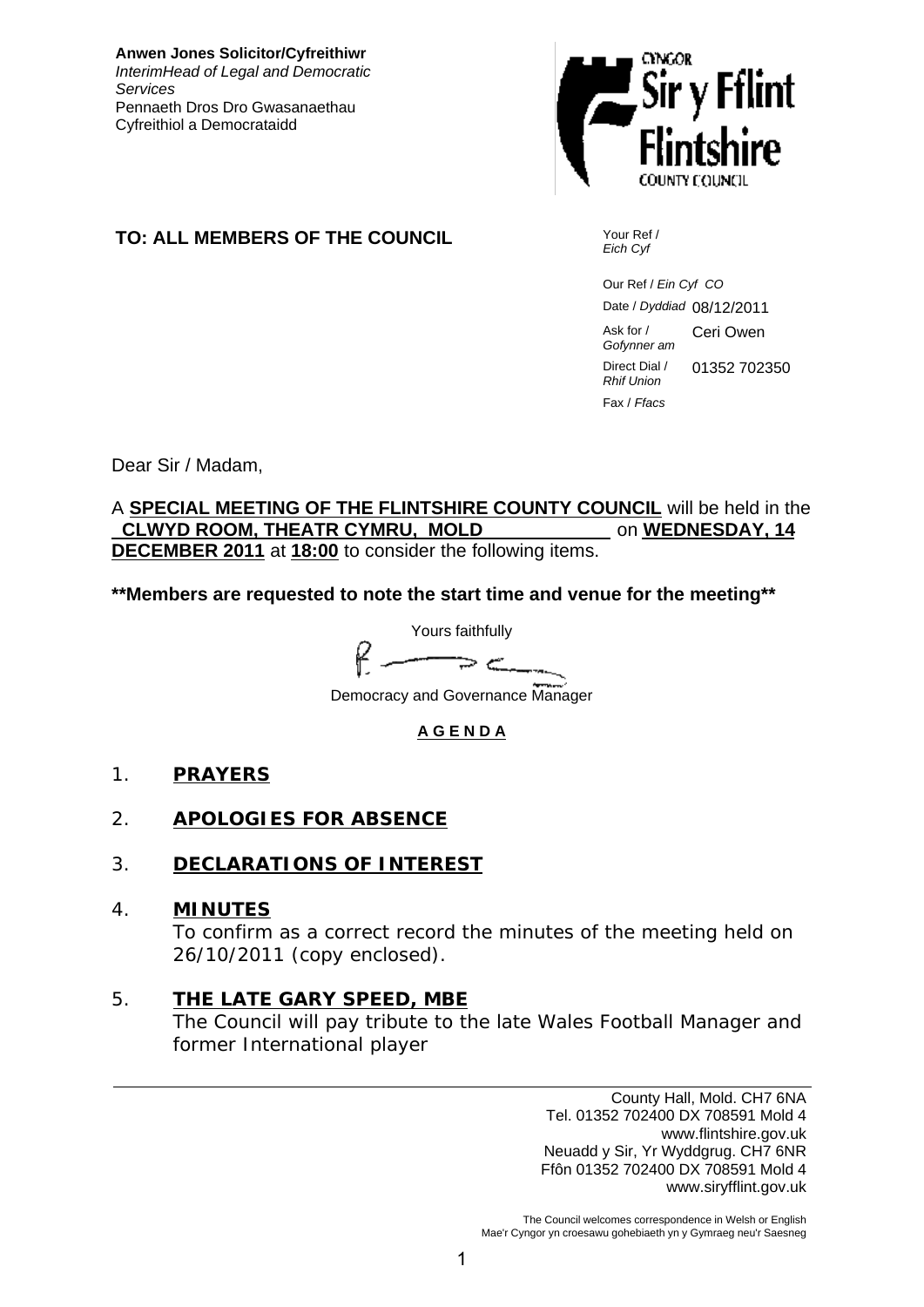# 6. **SCHOOL MODERNISATION**

Joint report of the Director of Lifelong Learning and Chief Executive to follow - to be published on Monday 12 December, 2011.

All information to be presented to the Council will be published on the Council's Website on 12 December, 2011.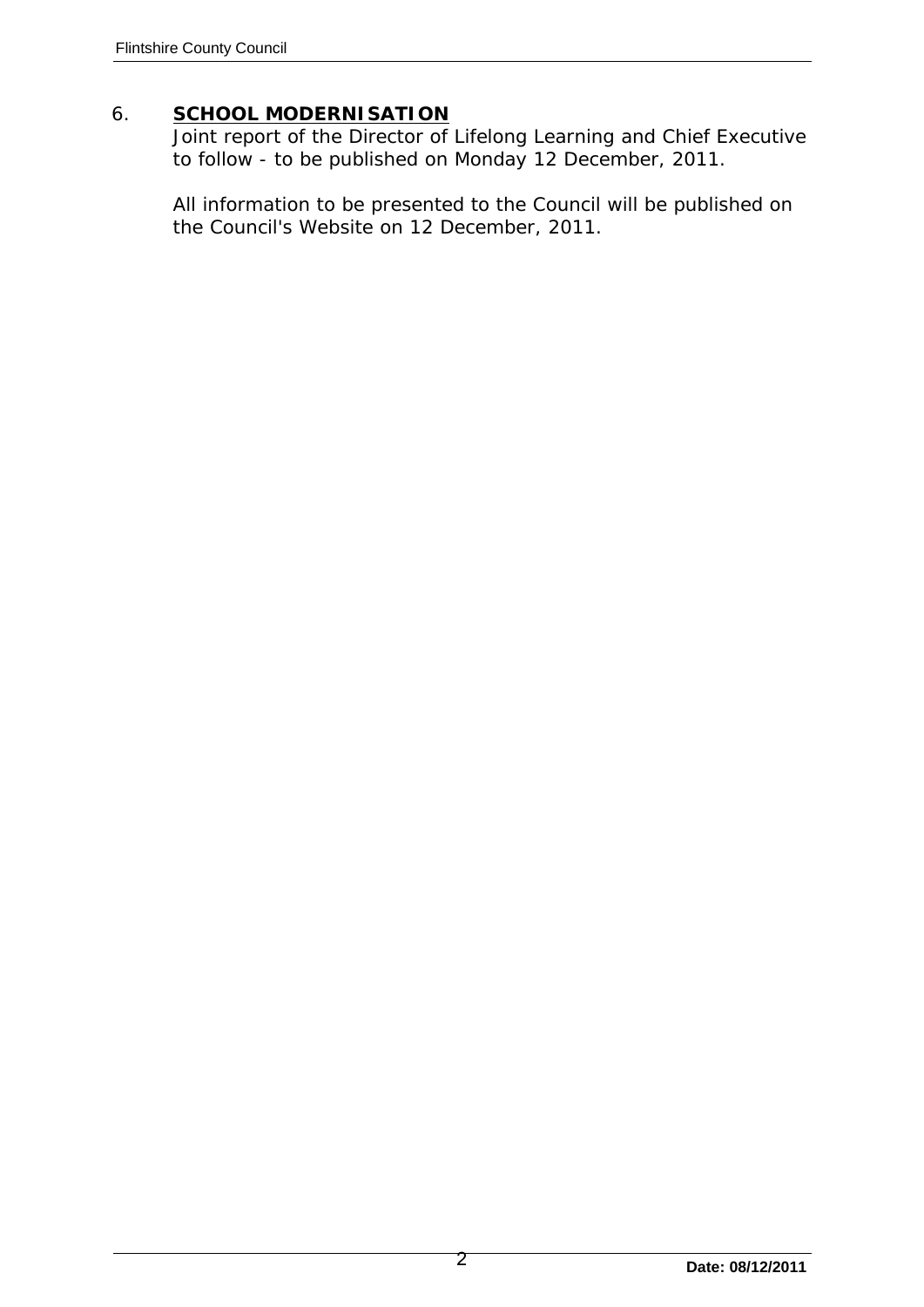# **FLINTSHIRE COUNTY COUNCIL WEDNESDAY 26 OCTOBER, 2011**

Minutes of the special meeting of Flintshire County Council held at County Hall, Mold on Wednesday 26 October, 2011

# **PRESENT: Councillor H.J. McGuill (Chair)**

Councillors: L.A. Aldridge, Eng. K. Armstrong-Braun, J.B. Attridge, S.R. Baker, D. Barratt, G.H. Bateman, M. Bateman, R.C. Bithell, C.S. Carver, D.L. Cox, A.J. Davies-Cooke, A.G. Diskin, Q.R.H. Dodd, R. Dolphin, C.A. Ellis, E.F. Evans, J.E. Falshaw, V. Gay, F. Gillmore, R.J.T. Guest, A.M. Halford, R.G. Hampson, G. Hardcastle, P.G. Heesom, C. Hinds, H.T. Howorth, R. Hughes, H.T. Isherwood, R. Johnson, N.M. Jones, R.B. Jones, S. Jones, C. Legg, R.P. Macfarlane, D.I. Mackie, D.L. Mackie, D. McFarlane, A. Minshull, W. Mullin, M.J. Peers, P.R. Pemberton, M.A. Reece, H.G. Roberts, L.A. Sharps, A.P. Shotton, N.R. Steele-Mortimer, C.A. Thomas, W.O. Thomas, D.T. Williams, A. Woolley and M.G. Wright

# **APOLOGIES:**

Councillors: H. Brown, J.C. Cattermoul, E.G. Cooke, P.J. Curtis, C.J. Dolphin, B. Dunn, H.D. Hutchinson, N.M. Matthews, T. Newhouse and E.W. Owen

# **IN ATTENDANCE:**

Chief Executive, Director of Community Services, Head of Finance, Head of ICT and Customer Services, Interim Head of Legal & Democratic Services, Head of Streetscene, Head of Schools Services, Democracy and Governance Manager and Committee Officers

# **71. PRAYERS**

The meeting was opened with Prayers said by Councillor R.C. Bithell.

# **72. PRESENTATIONS**

The Chief Executive was pleased to invite colleagues who had won awards to this meeting for Members to congratulate the winners.

# (i) Flintshire Countryside Services Team

The Chief Executive congratulated Tom Woodall and Karen Rippin who were in attendance on behalf of the Countryside Services Team who had been awarded the Rural Wales Award for the work they had undertaken in creating a path for walkers and cyclists along the Welsh bank of the River Dee. Their work had been recognised across Wales and he was hopeful that the Welsh Government (WG) would be including Flintshire as a focal point during the official opening of the All Wales Coastal Path on the 5 May, 2012.

Councillor R. Dolphin thanked Tom Woodall and his team for the improvements they had made across the County.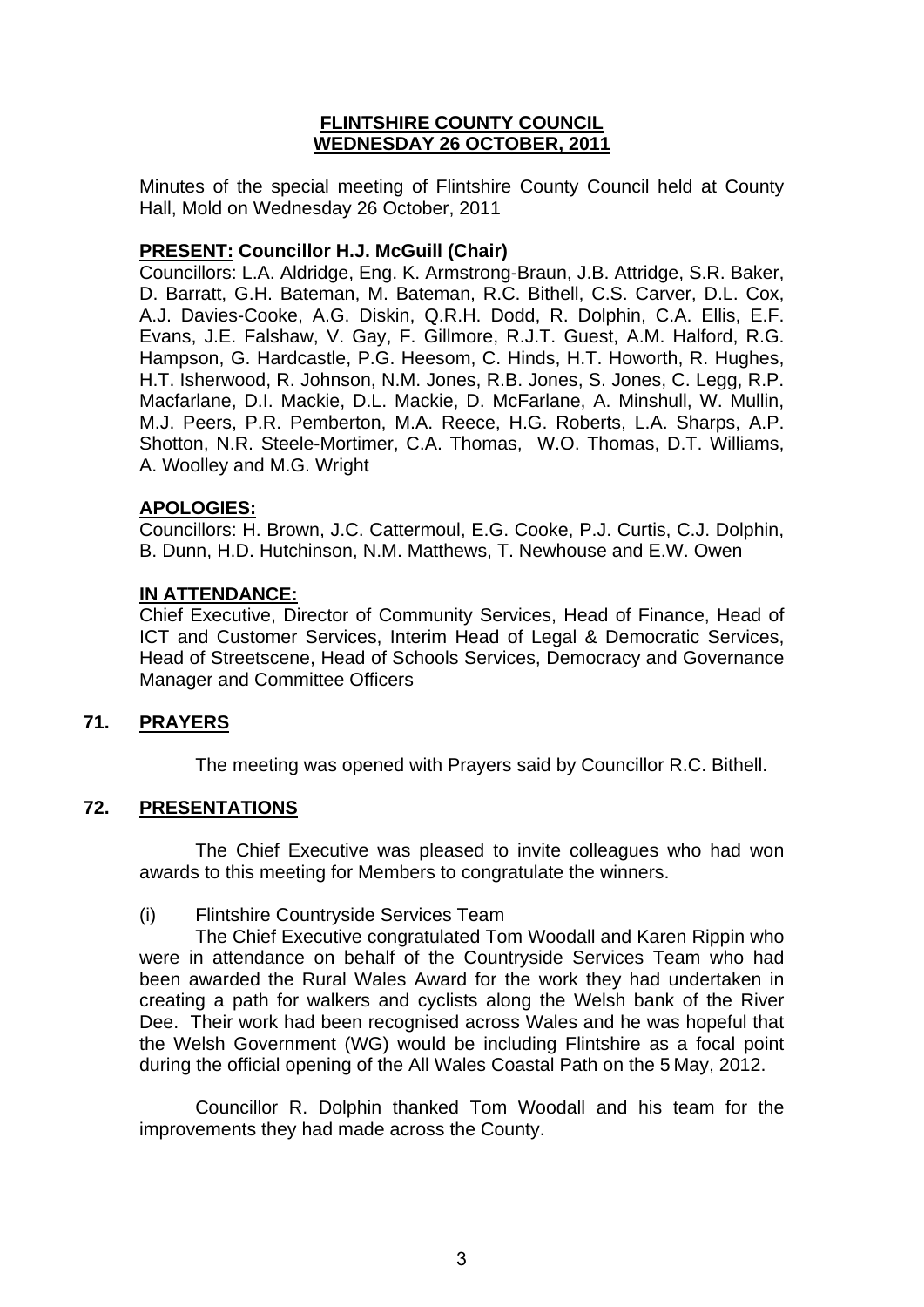### (ii) Flintshire Transport Unit

 The Chief Executive congratulated Jamie Sant, Community Rail Officer who was in attendance on behalf of the Transport Unit had had recently been awarded runner up status in the UK wide Awards which acknowledged excellence, best practice and innovation in customer services within community rail as part of the Shotton Station Travel Plan.

 Councillor Eng. K. Armstrong-Braun thanked Jamie Sant for his enthusiasm and the work he had carried out over a number of years. Councillor A. Minshull, on behalf of Shotton Town Council, also thanked Jamie Sant and his team for the improvements made at Shotton Train station.

### **73. COUNCIL MINUTES**

 The minutes of the meeting of Flintshire County Council held on the 13 September, 2011 were submitted.

#### **Accuracy**

Councillor C.S. Carver referred to paragraph 4 on page 5 of the minutes and said that the word 'aircrafts' should be replaced with the word 'aircraft'.

#### Matters arising

 On minute number 42, the Chief Executive reported that the notice of motion calling for a ban on the sale and use of Chinese lanterns was unanimously supported at a recent meeting of the North Wales Fire Authority and together with the Council this would be taken forward nationally.

 The Head of Finance reported that, in line with the resolution for minute number 42, a report on Galw Gofal would be submitted to the meeting of the Audit Committee scheduled for 1 November, 2011. The Chief Executive reported that a site visit to Galw Gofal at Colwyn Bay had been arranged for 2.00 p.m. following this meeting.

# **RESOLVED:**

That subject to the amendment listed above, the minutes be approved as a correct record and signed by the Chair.

# **74. DECLARATIONS OF INTEREST**

 Councillor A. Woolley said that he would withdraw from the meeting during consideration of agenda item number  $7 -$  to consider a request from a Member for a further indemnity in respect of legal fees.

 The Interim Head of Legal and Democratic Services reported that she had advised Councillor P.G. Heesom that he had a personal and prejudicial interest in agenda item number 7 and should withdraw from the meeting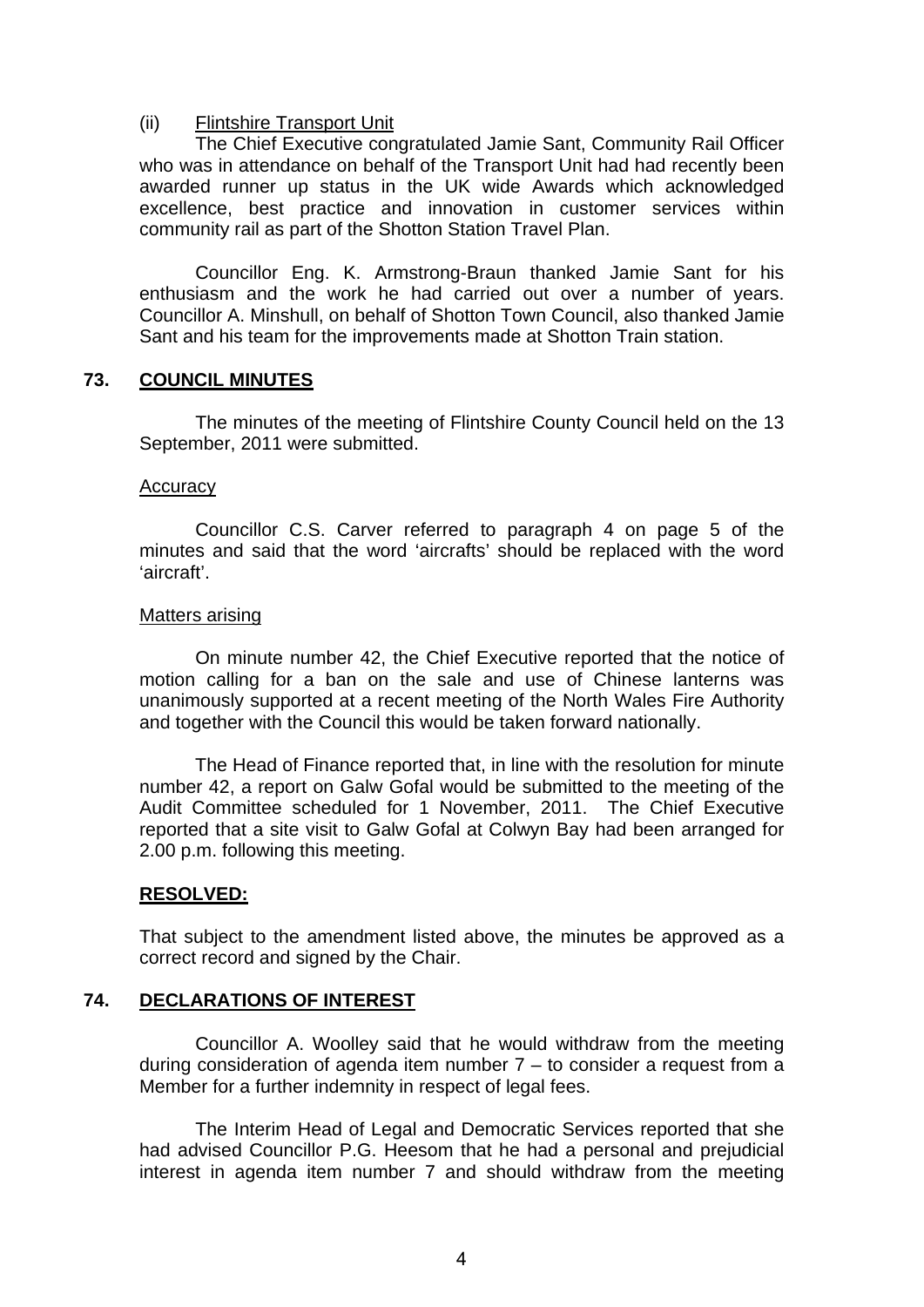during its consideration. She also said that she had advised Councillor J.B. Attridge that he did not have a personal or prejudicial interest in agenda item number 7 and could speak and vote on the item.

 Councillor P.G. Heesom said that he would withdraw from the meeting during consideration of agenda item number 7.

#### **75. ANNUAL PERFORMANCE REPORT 2010/11**

 The Chief Executive introduced a report seeking the County Council's approval of the 2010/11 Annual Performance Report.

 The Annual Performance Report met the statutory requirement to publish an Improvement Plan as required by the Local Government (Wales) Measure (2009) (the Measure) to be published by 31 October each year. The purpose of the report was to account for the organisation's previous year's performance against its improvement objectives.

 The final report would be available as a web-based document which would be accessed via the Council's website. Paper copies could be generated as required and the supporting documents which provided more detailed information would be available as 'signposted' documents. The summary would be included within the household publication 'Your Community, Your Council.'

 The Chief Executive thanked Karen Armstrong, Policy, Performance and Partnerships Manager and Vicky Robarts, Business Performance Officer for the work they had undertaken in compiling the Annual Performance Report. He also welcomed the Director of Community Services, Head of Streetscene Services and Head of School Services to the meeting who would be providing further detail during the presentation.

 The Chief Executive and Policy, Performance and Partnerships Manager gave a presentation which covered the following areas:-

- The Annual Performance Report
- Performance overview achieving Improvement Priorities
- Performance overview overall performance summary
- Final overview

The Director of Community Services gave an overview of performance for Adult Social Care, Children's Social Care and Housing Service. There were many excellent areas within this Service but further improvement was needed around low cost adaptations and Disabled Facility Grant (DFG) provision for adults. There would be continued investment to co-ordinate the Housing Service and Social Services with a review of Adult Social Care being undertaken to improve performance in the future.

 He explained that Flintshire were leading the way on Children's Social Care in Wales but there was room for improvement. Most of the indicators in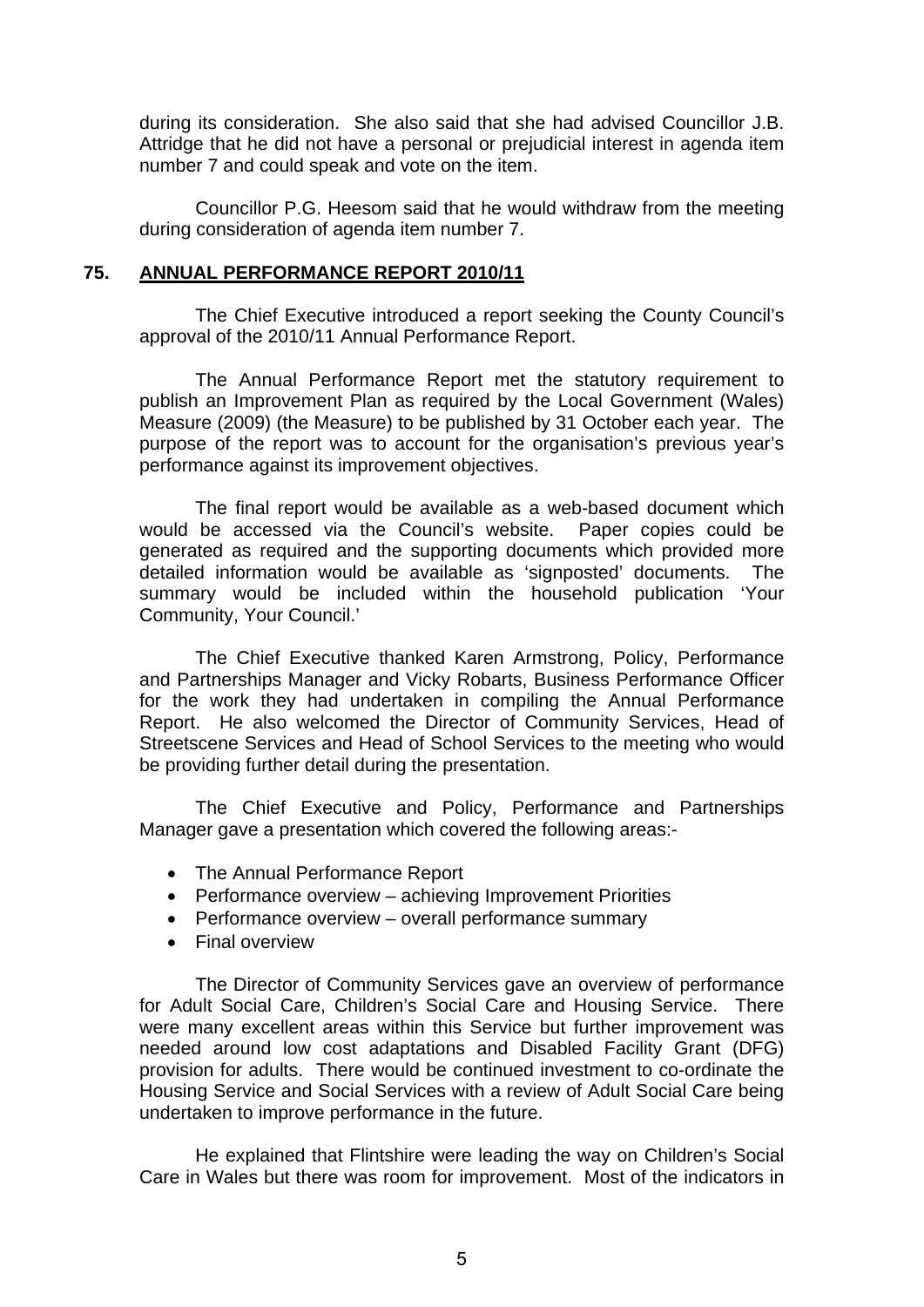the bottom quartile related to Looked After Children (LAC) and work was being undertaken with Health Service colleagues to improve health assessments and dentist checks. There would be continued investment to appoint a Safeguarding Manager to review timescales and improve performance. Work was also progressing with Lifelong Learning colleagues to address issues around KS2 teacher assessments.

 On the Housing Service, he outlined a number of positive improvements which had been made. Improvements had been made on high risk private sector dwelling but this had recently been removed from the national report set. This did not mean that improvements in this area would not continue. One of the indicators in the bottom quartile was homeless households in temporary accommodation and the agreement of the revised Allocations Policy would ensure improvement in this area in the future.

 The Head of Streetscene Services gave an overview of performance for the Environment Service, Streetscene Service, Waste, Planning and Public Protection. There were many excellent areas of performance around the reuse of municipal waste, which would continue to be developed. A survey of Council buildings showed that they were in good condition and also the condition of the Council's A and B roads were shown to be the best in Wales. Further improvements was needed of the clearance of fly tipping and recycled municipal waste and these would be addressed through the work of the Streetscene task and finish group and the new managed weekly waste collections. Proposed changes to recycling centres would also improve the amount of waste recycling collected.

 On Planning and Public Protection, he explained that improvement was needed around the timeliness of planning applications subject to Environmental Impact Assessment. However the Authority was committed to achieving the right outcome and often this could not be achieved within the 16 week target for these extremely complex applications. A number of planning application appeals had been upheld and the Head of Planning was undertaking work to identify experiences with Local Authorities across Wales to see if lessons could be learnt. The Planning Protocol Working Group would continue to receive update reports on this matter.

 The Head of School Services gave an overview of performance for the Lifelong Learning Directorate. Improvements had been made around education with 15 of the education indicators as mid or top performers. Areas identified for further improvements, included LAC education qualifications, which would be addressed through additional resources and support in the classroom, and fixed term exclusions in primary schools, which would be addressed through the involvement of link officers meetings with Headteachers across Flintshire to ensure consistency around exclusions.

Councillor A. Woolley, Leader of the Council proposed that the Annual Performance Report 2010/11 be approved. He said that the report showed an improving picture which was a result of the efforts of the Council's workforce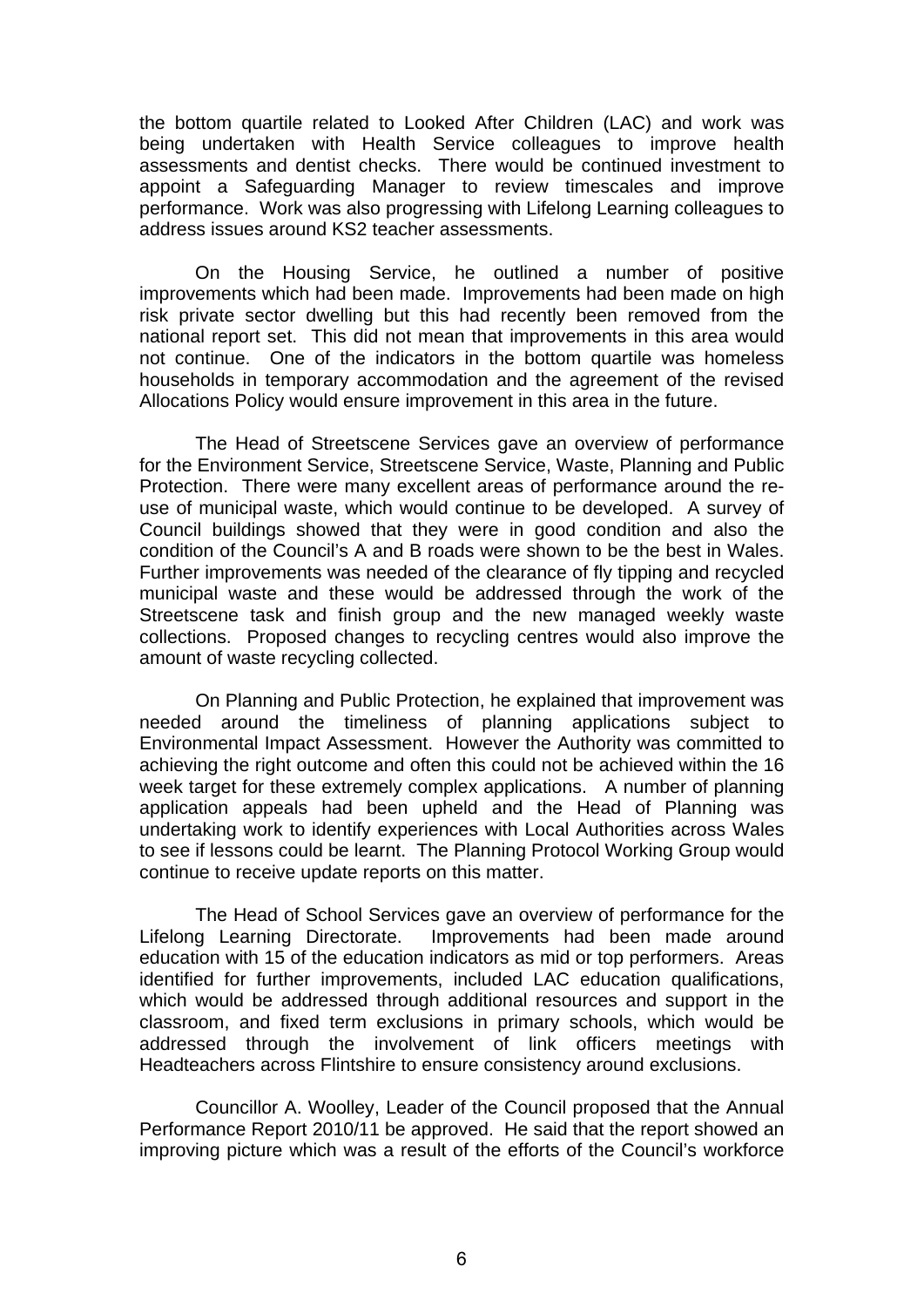and improvement would continue in the future. This was seconded by Councillor L.A. Sharps.

 Councillor R.B. Jones thanked Karen Armstrong, Vicky Robarts and the Performance Team for the information compiled for Members and the way in which it was presented within the Annual Performance Report.

 Councillor Eng. K. Armstrong-Braun asked for further information on why Flintshire was in the bottom three Councils in Wales for LAC education qualifications. The Director of Community Services explained that a small number of LAC had been diagnosed with learning disabilities which had distorted the performance figures. The Head of School Services reported that the LAC co-ordinator had arranged for the provision of additional classroom support.

 Councillor R.C. Bithell welcomed the improvements made as detailed in the report. On LAC, he reported that the Lifelong Learning Overview and Scrutiny Committee continued to monitor the performance in this area. He also commended the work undertaken by the LAC co-ordinator. On the average number of calendar days taken to deliver low cost adaptations works in private dwellings he asked for an explanation on how this could be improved and commented on the need for the Planning Committee to deal with applications sensibly to avoid Council Tax payers in Flintshire having to bear the cost of planning appeals upheld.

 The Director of Community Services reported that a Members workshop would be arranged in due course to consider how low cost equipment could be provided through the Re-enablement team which would improve overall performance. He also explained that the Council had increased the category for low cost adaptations from £500 to £1,000 which had affected the performance data.

 Councillor C.A. Ellis, Executive Member for Social Services raised concern around the way in which performance was measured as some Local Authorities in Wales undertook this once a referral for a DFG had been completed which differed from the way in which performance was measured in Flintshire. She agreed with the Director that the increase for low cost adaptations had had a negative impact on the performance indicator but asked Members to support additional resources to appoint an Occupational Therapist during the 2012/13 budget setting process.

 Councillor M.J. Peers asked that the Community Strategy, Corporate Plan and Annual Equality Report 2010/11 be included in the list of supporting documents detailed in Section 9 of the Annual Performance Report. As Chairman of the Environment Overview and Scrutiny Committee he reported that fly tipping had been considered by a task and finish group and would continue to be monitored by the Committee. He also reported that improvements had been made within the Public Protection Service around the quality of reports presented to the Committee. The Chief Executive said that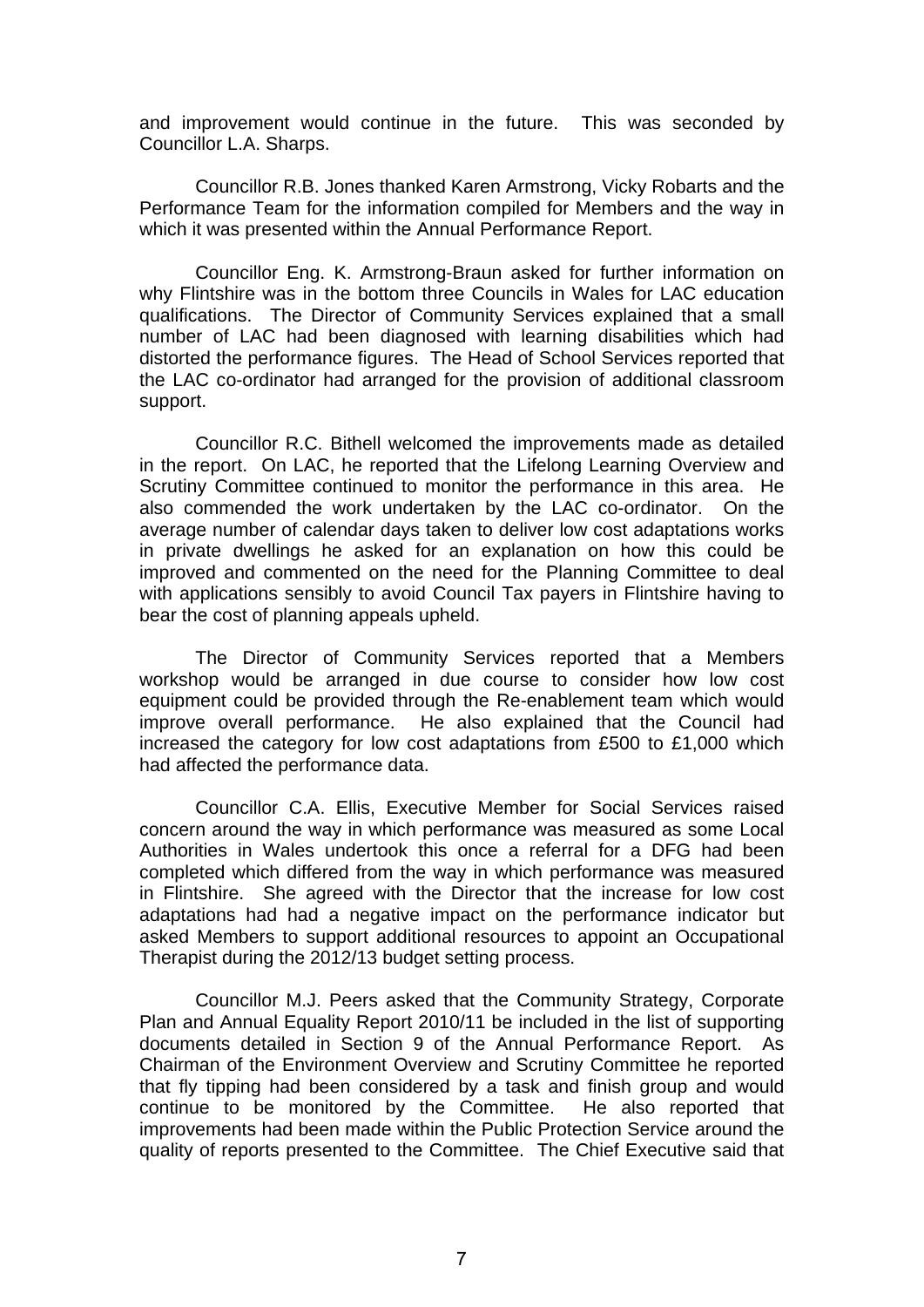the reports suggested by Councillor Peers would be linked to the final reports as background documents.

 Councillor P.R. Pemberton asked who measured the performance and quality of the Council and queried whether this was carried out by the Wales Audit Office and had consideration been given to asking private sector companies or university departments to measure the Council's performance and quality. He also asked if comparative work was carried out on future collaborative projects.

 The Chief Executive reported that cost, quality and performance indicators were compared when considering collaborative projects. He said that all service users assisted in measuring the quality of services and performance of the Council with some services benchmarked and service reviews being carried out. Performance was also monitored through Overview and Scrutiny Committees.

 Councillor H.T. Isherwood thanked Councillor L.A. Sharps, Alan Pugh, Head of Network Services and William Jones, Highways Supervisor for their hard work during the previous winter and the improvements that had been made to services in rural areas of Flintshire in winter.

#### **RESOLVED:**

That the 2010/11 Annual Performance Report be approved.

### **76. LOCAL GOVERNMENT (ACCESS TO INFORMATION) ACT 1985 – TO CONSIDER THE EXCLUSION OF THE PRESS AND PUBLIC**

 Councillor L.A. Aldridge sought advice on why Members were being asked to exclude the press and public from the meeting. He said that the Adjudication Panel hearing could be attended by the press and public and that the discussions during the meeting would be included in the minutes which were a public document.

 The Interim Head of Legal and Democratic Services explained that the report presented to Members contained information relating to a particular individual and was of legal professional privilege. The request from a Member detailed in the report was linked to the Adjudication Panel but was a separate matter for Members to consider.

 The Democracy and Governance Manager explained that if the press and public were excluded from the meeting the minutes would include a brief summary of the discussions and would not include information on the individual or legal advice given during the meeting.

 Councillor Aldridge asked if details of the discussion at the meeting would be provided under a freedom of information request. The Democracy and Governance Manager explained that there were exemptions under the Freedom of Information Act which included privileged legal advice. A request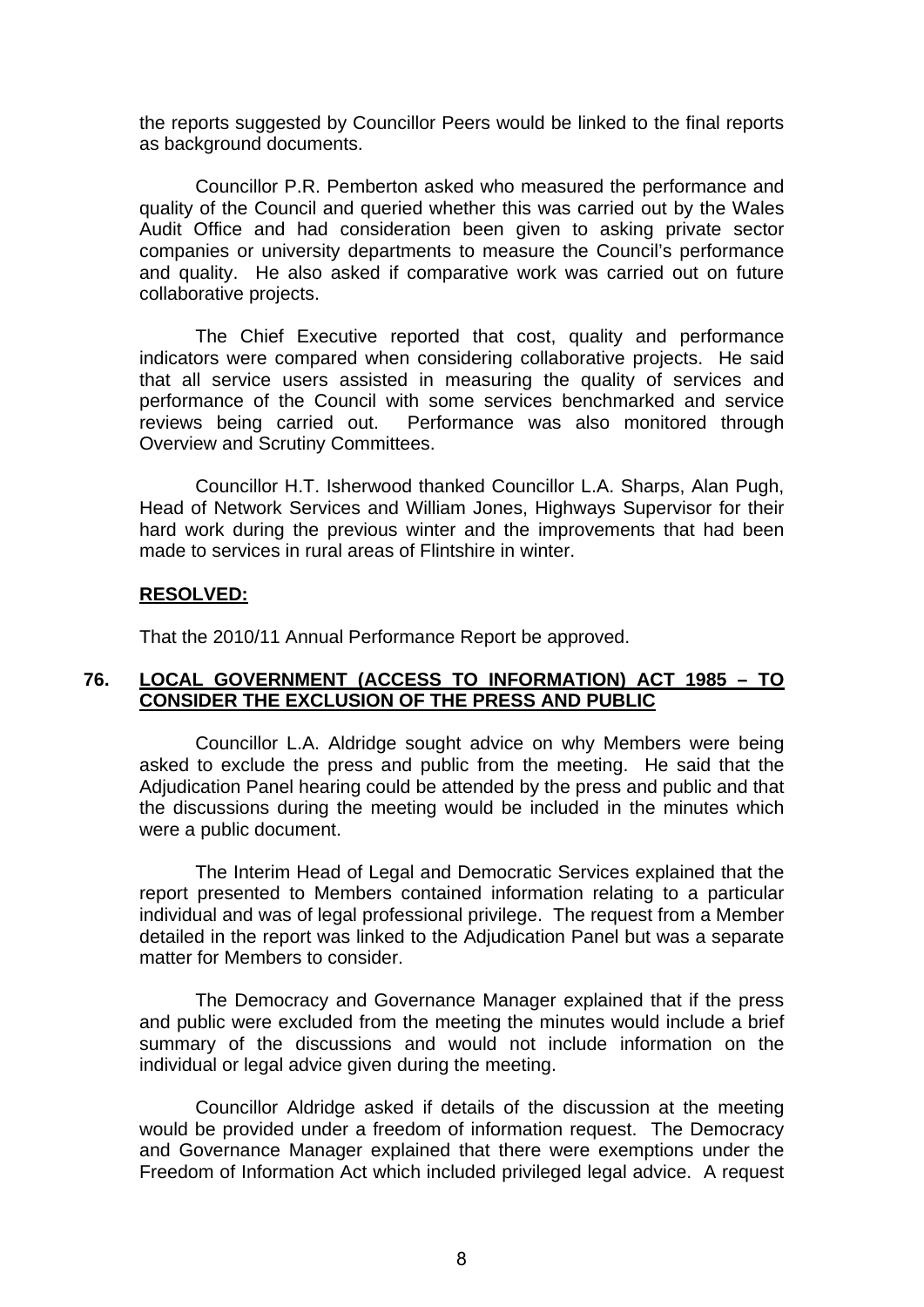for information considered at the meeting would fall under this exemption and would not be provided at the present time.

#### **RESOLVED:**

That the press and public be excluded from the meeting as the following item was considered to be exempt by virtue of paragraphs 12 and 16 of Schedule 12A of the Local Government Act 1972 (as amended).

### **77. TO CONSIDER A REQUEST FROM A MEMBER FOR A FURTHER INDEMNITY IN RESPECT OF LEGAL FEES**

 The Interim Head of Legal and Democratic Services introduced a report to enable Members to consider and determine a request for a further indemnity in respect of legal fees.

Councillor N.R. Steele-Mortimer reported that some, but not all Members had received additional papers before the meeting which had been placed in their pigeon holes. He proposed that this item be deferred to the next meeting of the County Council to allow all Members the opportunity to study the papers and be fully informed before making a decision. This proposal was seconded by Councillor H.T. Isherwood. Councillor A.M. Halford reported that she had been provided with a copy of the additional papers on the afternoon of Tuesday 25<sup>th</sup> October, 2011.

The Interim Head of Legal and Democratic Services provided the background to the request and summarised her report. On the additional papers placed in Members' pigeon holes, she explained that they had not been distributed by herself.

Following advice given by the Interim Head of Legal and Democratic Services, Councillor Steele-Mortimer asked that this item be deferred until the next County Council meeting with a further meeting of the Standards Committee being held prior to the County Council meeting.

Following advice from the Interim Head of Legal and Democratic Services and Democracy and Governance Manager, Councillor Shotton proposed an amendment to the proposal that this item be considered if and after the High Court had given consent for the application to proceed. This was seconded by Councillor L.A. Aldridge.

Following the proposed amendment to his proposal, Councillor Steele-Mortimer said that he would not be withdrawing his proposal.

 Following procedural advice from the Democracy and Governance Manager, Councillor Shotton moved his amendment to the proposal that the item be considered if and after the High Court had given consent for the application to proceed including consideration of legal costs to that stage. This was seconded by Councillor L.A. Aldridge. When put to the vote this was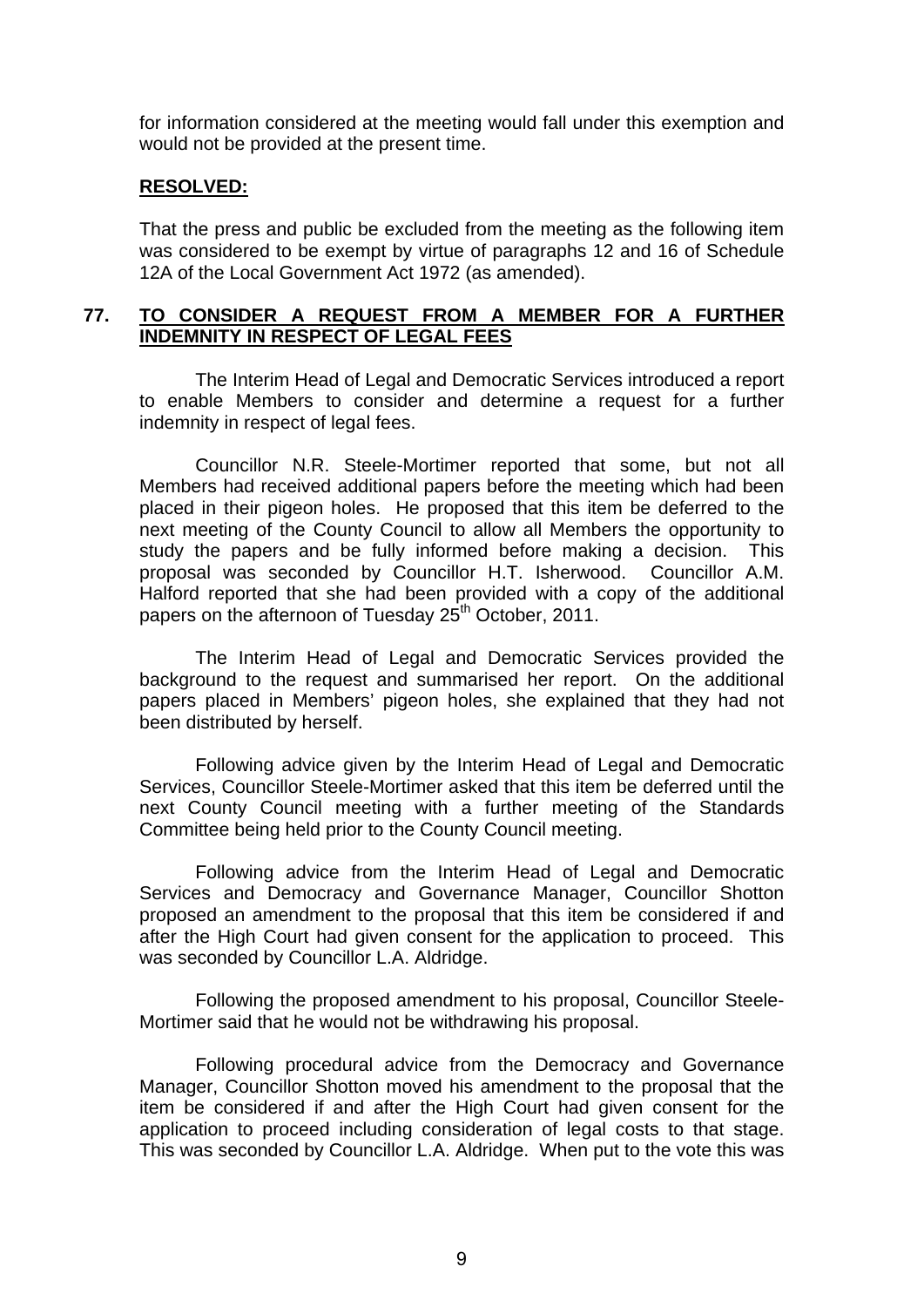carried and became the substantive motion. When put to the vote the substantive motion was carried.

### **RESOLVED:**

That this item be considered if and after the High Court had given consent for the application to proceed including consideration of legal costs to that stage.

### **78. DURATION OF MEETING**

The meeting commenced at 10.00 a.m. and ended at 12.46 p.m.

### **79. ATTENDANCE BY MEMBERS OF THE PRESS AND PUBLIC**

There were three members of the public and one member of the press present.

> **……………………………… Chair**